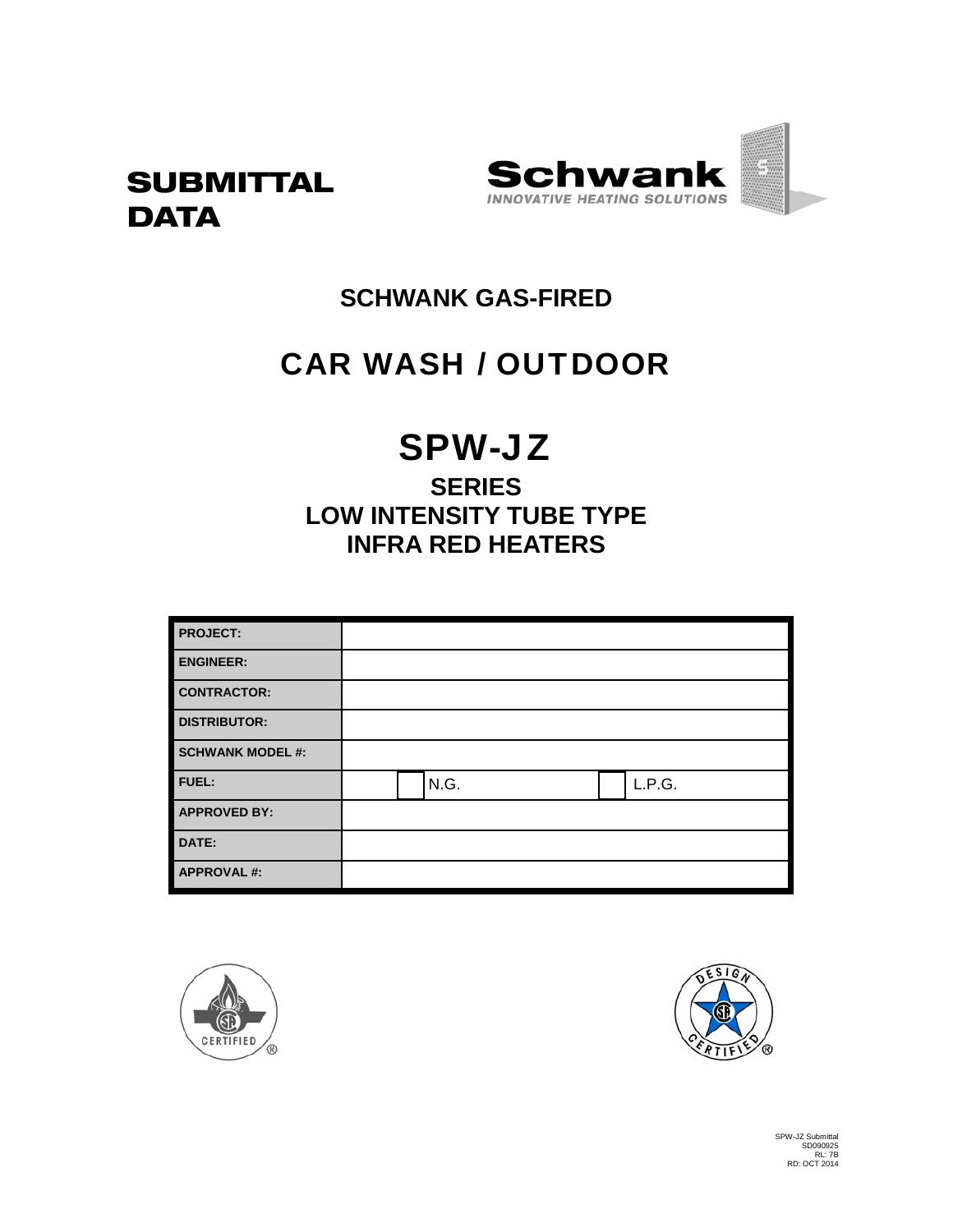#### **NOTICE:**

Schwank reserves the right to make changes to equipment and specifications without obligation or notification.

This publication, or parts thereof, may not be reproduced in any form, without prior written consent from Schwank.

Unauthorized use or distribution of this publication is strictly prohibited.

**Schwank** 

5285 Bradco Boulevard Mississauga, Ontario, CANADA L4W 2A6

2 Schwank Way Waynesboro, Georgia, USA 30830

Customer and Technical Services Phone: 1-877-446-3727 Fax: 1-866-361-0523

e-mail: csr@schwankgroup.com

#### **www.schwankgroup.com**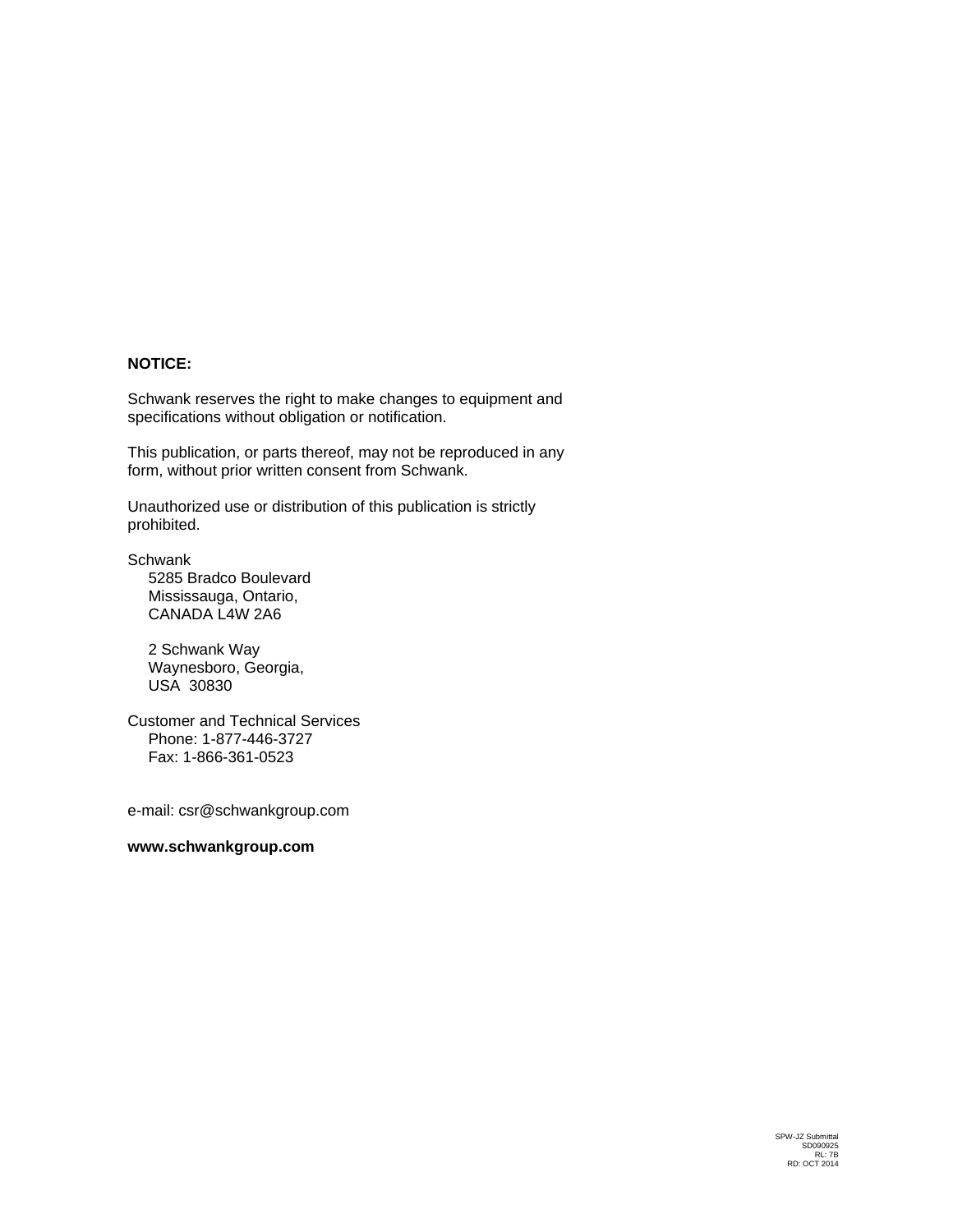| Quantity                  | TABLE 1:                                          |                                                | <b>CAPACITY</b>         | <b>TURBULA-</b><br><b>TOR</b>    | <b>GAS</b>                                     | FLUE &                     | <b>SHIPPING</b>               |
|---------------------------|---------------------------------------------------|------------------------------------------------|-------------------------|----------------------------------|------------------------------------------------|----------------------------|-------------------------------|
| <b>On This</b><br>Project | <b>MODEL</b><br><b>CONFIGURA-</b><br><b>TIONS</b> | <b>TOTAL</b><br><b>HEATER</b><br><b>LENGTH</b> | <b>BTU/HR</b><br>kW     | <b>REQUIRED</b><br><b>LENGTH</b> | <b>PRESSURE</b><br>&<br><b>ELECTRICAL</b>      | <b>AIR</b><br><b>VENTS</b> | <b>WEIGHT</b><br>Kg<br>(LES.) |
|                           | SPW-JZ-200-70                                     | 70'0"                                          |                         | 6'                               | LINE<br><b>MINIMUM</b>                         |                            | 324 Lbs                       |
|                           | SPW-JZ-200-60                                     | 60' 4"                                         | 200,000 Btu/hr<br>59 Kw | 6'                               | 5" W.C. NG<br>11" W.C. LP                      |                            | 282 Lbs                       |
|                           | SPW-JZ-200-50                                     | 50' 8"                                         |                         | 10'                              |                                                |                            | 239 Lbs                       |
|                           | SPW-JZ-175-70                                     | 70'0"                                          |                         | 10'                              |                                                |                            | 324 Lbs                       |
|                           | SPW-JZ-175-60                                     | 60' 4"                                         | 175,000 Btu/hr<br>51 kW | 10'                              |                                                |                            | 282 Lbs                       |
|                           | SPW-JZ-175-50                                     | 50'8"                                          |                         | 10'                              | LINE                                           |                            | 239 Lbs                       |
|                           | SPW-JZ-155-60                                     | 60' 4"                                         |                         | $2^{\prime}$                     | <b>MAXIMUM</b><br>NG or LP                     |                            | 282 Lbs                       |
|                           | SPW-JZ-155-50                                     | 50' 8"                                         | 150,000 Btu/hr<br>44 kW | $2^{\prime}$                     | 14" W.C.                                       |                            | 239 Lbs                       |
|                           | SPW-JZ-155-40                                     | 41' 0"                                         |                         | 12'                              |                                                |                            | 197 Lbs                       |
|                           | SPW-JZ-130-50                                     | 50'8"                                          |                         | $2^{\prime}$                     |                                                |                            | 239 Lbs                       |
|                           | SPW-JZ-130-40                                     | 41'0"                                          | 125,000 Btu/hr<br>37 kW | 12'                              | <b>MANIFOLD</b><br>31/ <sub>2</sub> " W.C. NG  |                            | 197 Lbs                       |
|                           | SPW-JZ-130-30                                     | 31' 4"                                         |                         | 13'                              | 10" W.C. LP                                    |                            | 154 Lbs                       |
|                           | SPW-JZ-110-50                                     | 50'8"                                          |                         | $2^{\prime}$                     |                                                |                            | 239 Lbs                       |
|                           | SPW-JZ-110-40                                     | 41' 0"                                         | 110,000 Btu/hr<br>32 kW | 12'                              |                                                | 4"                         | 197 Lbs                       |
|                           | SPW-JZ-110-30                                     | 31' 4"                                         |                         | 13'                              | 1/2" NPT GAS<br><b>INLET</b>                   |                            | 154 Lbs                       |
|                           | SPW-JZ-80-40                                      | 41'0"                                          |                         | 12'                              |                                                |                            | 197 Lbs                       |
|                           | SPW-JZ-80-30                                      | 31' 4"                                         | 80,000 Btu/hr<br>23 kW  | 8'                               |                                                |                            | 154 Lbs                       |
|                           | SPW-JZ-80-20                                      | 21' 8"                                         |                         | 14'                              | <b>ELECTRICAL</b><br>120V, 60 HZ<br>145 VA     |                            | 111 Lbs                       |
|                           | SPW-JZ-60-30                                      | 31' 4"                                         | 60,000 Btu/Hr           | 8'                               |                                                |                            | <b>154 Lbs</b>                |
|                           | SPW-JZ-60-20                                      | 21' 8"                                         | 18 kW                   | 14'                              | <b>THERMOSTAT</b>                              |                            | <b>111 Lbs</b>                |
|                           | SPW-JZ-45-20                                      | 21' 8"                                         | 45,000 Btu/hr<br>13 kW  | 14'                              | Factory ready<br>for 24V or 120V<br>thermostat |                            | 111 Lbs                       |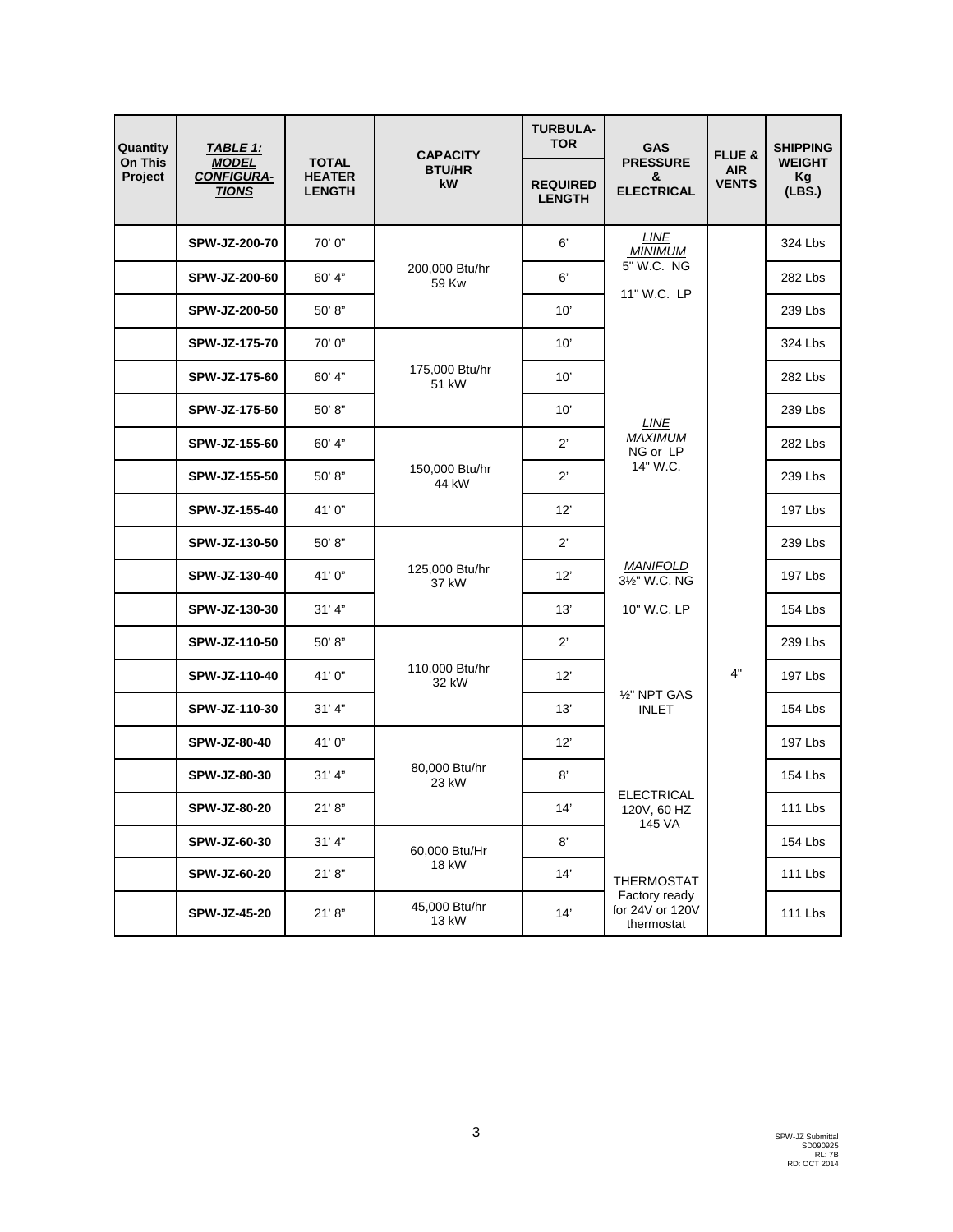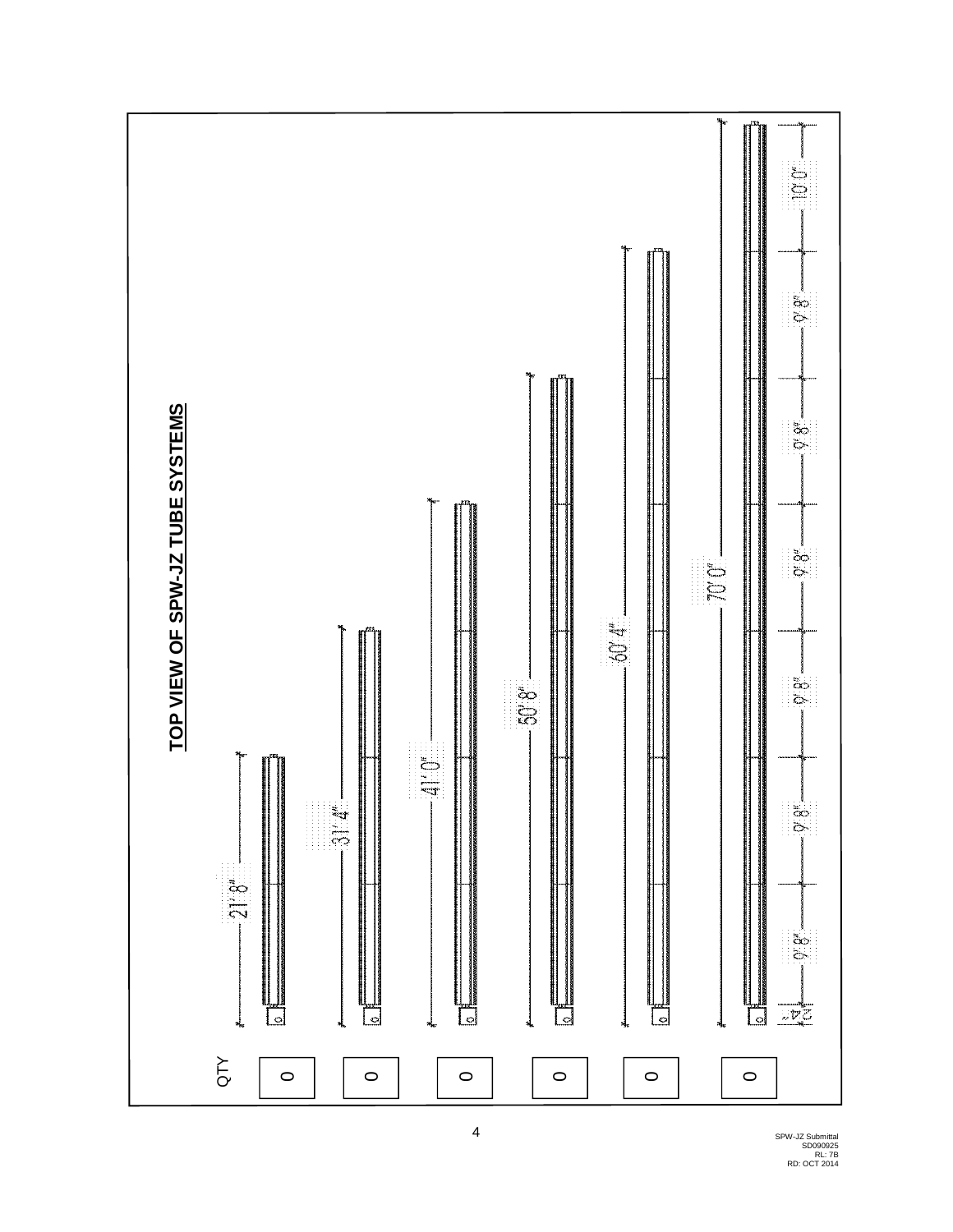| <b>COMPONENT</b><br><b>QUANTITIES</b><br><b>PER HEATER MODEL</b> | SPW-JZ<br>45-20 | SPW-JZ<br>60-20<br>80-20 | SPW-JZ<br>60-30<br>80-30<br>110-30<br>130-30 | SPW-JZ<br>80-40<br>110-40<br>130-40<br>155-40 | SPW-JZ<br>110-50<br>130-50<br>155-50 | SPW-JZ<br>175-50<br>200-50 | SPW-JZ<br>155-60 | SPW-JZ<br>175-60<br>200-60 | SPW-JZ<br>175-70<br>200-70 |
|------------------------------------------------------------------|-----------------|--------------------------|----------------------------------------------|-----------------------------------------------|--------------------------------------|----------------------------|------------------|----------------------------|----------------------------|
| <b>QUANTITIES ON PROJECT</b>                                     | $\Omega$        | 0                        | 0                                            | $\overline{0}$                                | $\Omega$                             | 0                          | 0                | 0                          | $\Omega$                   |
| <b>SWAGED TUBE(S):</b>                                           |                 |                          |                                              |                                               |                                      |                            |                  |                            |                            |
| <b>10' STAINLESS STEEL W/ FLANGE</b>                             | $\Omega$        | $\Omega$                 | $\Omega$                                     | $\Omega$                                      | $\Omega$                             | 1                          | $\Omega$         | 1                          | 1                          |
| 10' ALUMINIZED STEEL w/ FLANGE                                   | 1               | 1                        | 1                                            | 1                                             | 1                                    | $\Omega$                   | 1                | $\Omega$                   | $\Omega$                   |
| <b>10' ALUMINIZED STEEL</b>                                      | $\Omega$        | $\Omega$                 | 0                                            | $\Omega$                                      | $\Omega$                             | 1                          | 0                | 1                          | 1                          |
| <b>10' ALUMINIZED W/ EMISSIVE COATING</b>                        | 1               | 1                        | $\overline{2}$                               | 3                                             | 4                                    | 3                          | 5                | 4                          | 5                          |
| FOCUS SHIELD REFLECTOR (9' 8")                                   | 2               | 2                        | 3                                            | 4                                             | 5                                    | 5                          | 6                | 6                          | $\overline{7}$             |
| <b>ALUMINIZED COUPLER</b>                                        | 1               | 1                        | $\overline{2}$                               | 3                                             | 4                                    | 4                          | 5                | 5                          | 6                          |
| <b>END WEBBED PLATE HANGER</b>                                   | 2               | $\overline{2}$           | $\overline{2}$                               | $\overline{2}$                                | 2                                    | 2                          | $\overline{2}$   | $\overline{2}$             | 2                          |
| <b>TUBE / REFLECTOR WEBBED HANGER</b>                            | 1               | 1                        | $\overline{2}$                               | 3                                             | 4                                    | 4                          | 5                | 5                          | 6                          |
| <b>REFLECTOR STABILIZER</b>                                      | 6               | 6                        | 9                                            | 12                                            | 15                                   | 15                         | 18               | 18                         | 21                         |

#### **NOTE**:

1. CANADA: TYPE 1 HOSE GAS CONNECTOR IS INCLUDED WITH EACH BURNER KIT 1/2" X 30" 45,000 TO 130,000 AND 3/4" X 30" = 150,000 TO 200,000

2. USA : FLEXIBLE GAS CONNECTOR IS INCLUDED WITH EACH BURNER KIT 1/2" X 24" 45,000 TO 130,000 AND 3/4" X 24" = 150,000 TO 200,000

## **CUT-AWAY BURNER VIEW**



| <b>OPTIONAL ACCESSORIES</b>                                                                           | <b>OUANTITY ON</b><br>THIS PROJECT |
|-------------------------------------------------------------------------------------------------------|------------------------------------|
| 90 DEGREE SWAGED ELBOW KIT<br>$JS-0508-JZ$<br>1 elbow, 1 reflector cap, 1 webbed hanger, 1 coupler    |                                    |
| 180 DEGREE SWAGED ELBOW KIT 2 x JS-0508-JZ<br>2 x 90 degree elbow kits - 2 webbed hangers, 2 couplers |                                    |
| WALL VENT TERMINAL 4" (102 mm)<br>JA-0528-XX                                                          |                                    |
| WALL VENT TERMINAL 6" (152 mm)<br>JA-0529-XX                                                          |                                    |
| FLUE VENT TEE (4" x 4" x 6")<br>$JA - 0514 -$                                                         |                                    |
| COUPLING KIT FOR VENT TEE<br>JA-0516-SW                                                               |                                    |
| MOISTURE PROOF THERMOSTAT - NEMA 4X JS-0570-XX                                                        |                                    |
| RELAY MULTIPLE HEATERS / 24V THERMOSTAT<br>2 TO 7 HEATERS PER THERMOSTAT JM-0303-KT                   |                                    |
|                                                                                                       |                                    |
|                                                                                                       |                                    |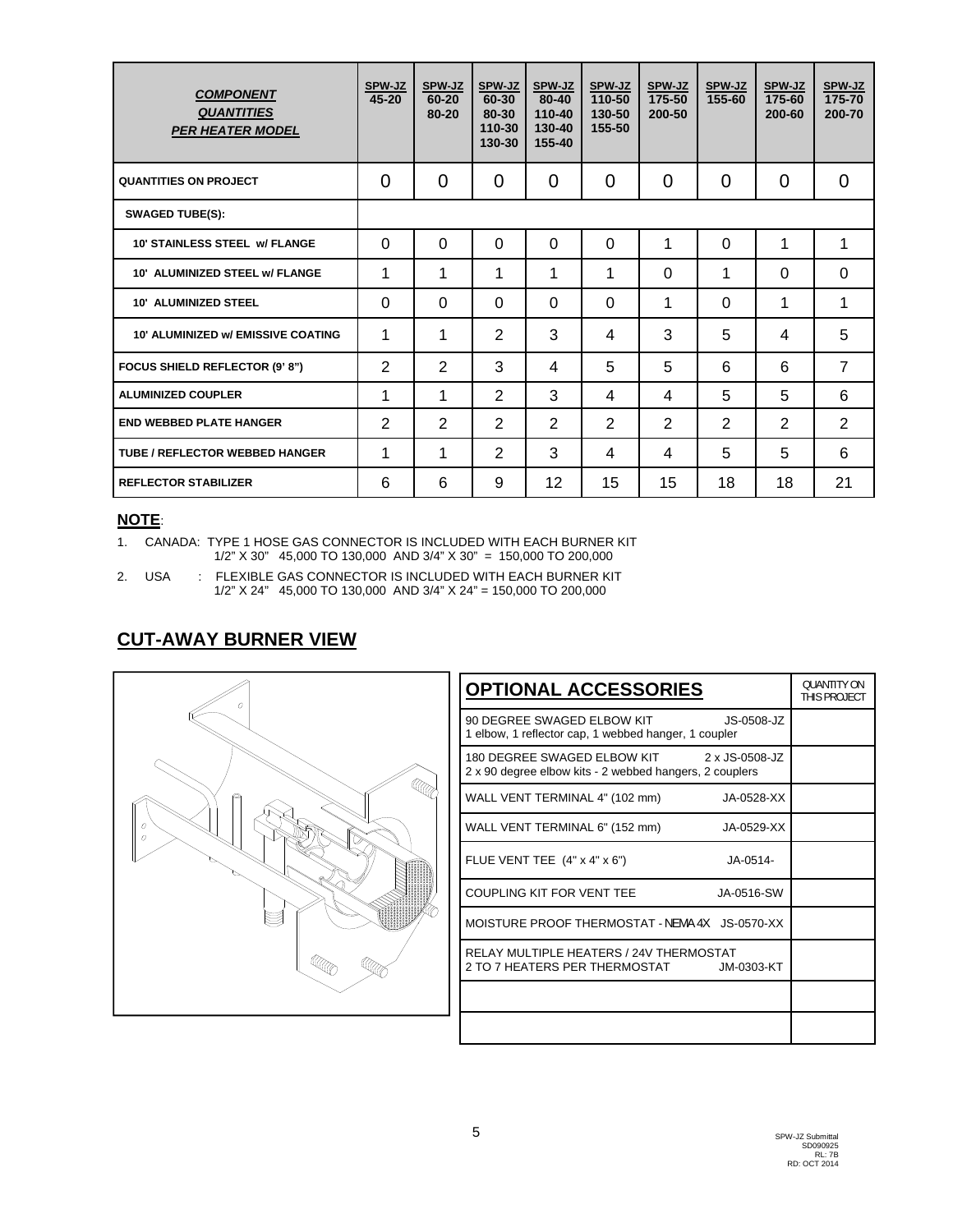

## **MINIMUM CLEARANCES TO COMBUSTIBLES**

| Q<br>T         | <b>MODEL</b>      |       |    | <b>SUSPENDED AT AN ANGLE</b><br><b>UP TO 45 DEGREES</b> |     | <b>SUSPENDED</b><br><b>HORIZONTALLY</b> |      |     |
|----------------|-------------------|-------|----|---------------------------------------------------------|-----|-----------------------------------------|------|-----|
| Y              |                   | D     | B  | F                                                       | C   | A                                       | S    | C   |
| $\overline{0}$ | SPW-JZ 200        | 13"   | 6" | 74"                                                     | 70" | 14"                                     | 44"  | 76" |
| $\overline{0}$ | SPW-JZ 175        | 12"   | 6" | 72"                                                     | 68" | 13"                                     | 42"  | 74" |
| $\overline{0}$ | <b>SPW-JZ 155</b> | 5.5"  | 1" | 64"                                                     | 64" | 3.5"                                    | 22"  | 70" |
| $\overline{0}$ | SPW-JZ 130        | 4.5"  | 1" | 60"                                                     | 60" | 3.3"                                    | 21"  | 65" |
| $\overline{0}$ | SPW-JZ 110        | 3.5"  | 1" | 54"                                                     | 54" | 2"                                      | 19"  | 60" |
| $\overline{0}$ | SPW-JZ<br>80      | 3"    | 1" | 23"                                                     | 38" | 1.75"                                   | 6"   | 38" |
| $\overline{0}$ | SPW-JZ<br>60      | 2.5"  | 1" | 17"                                                     | 34" | 1.5"                                    | 5.5" | 34" |
| $\overline{0}$ | SPW-JZ 45         | 2.75" | 4" | 24"                                                     | 32" | 2.25"                                   | 7"   | 32" |

The clearance to combustible material represents the minimum distance that must be maintained between heater and a nearby combustible surface. **The stated clearance to combustibles represents a surface temperature of 90°F (50°C) above room temperature. Some materials such as awnings or plastic may require higher clearances. It is the installer's responsibility to ensure that building materials with a low heat tolerance which may degrade at lower temperature are protected to prevent degradation.**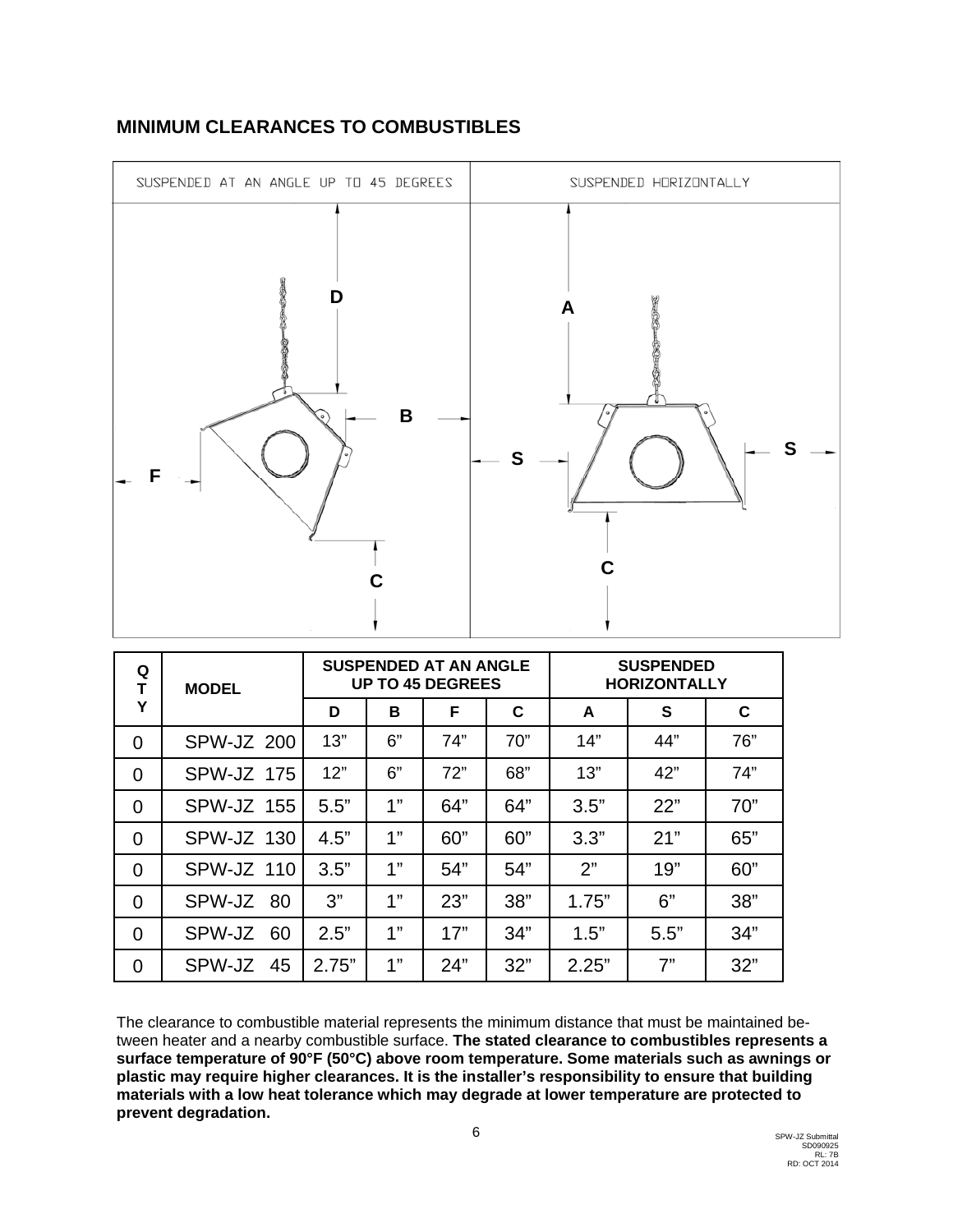## **TYPICAL HANGER & SUPPORT SPACING RECOMMENDATIONS**